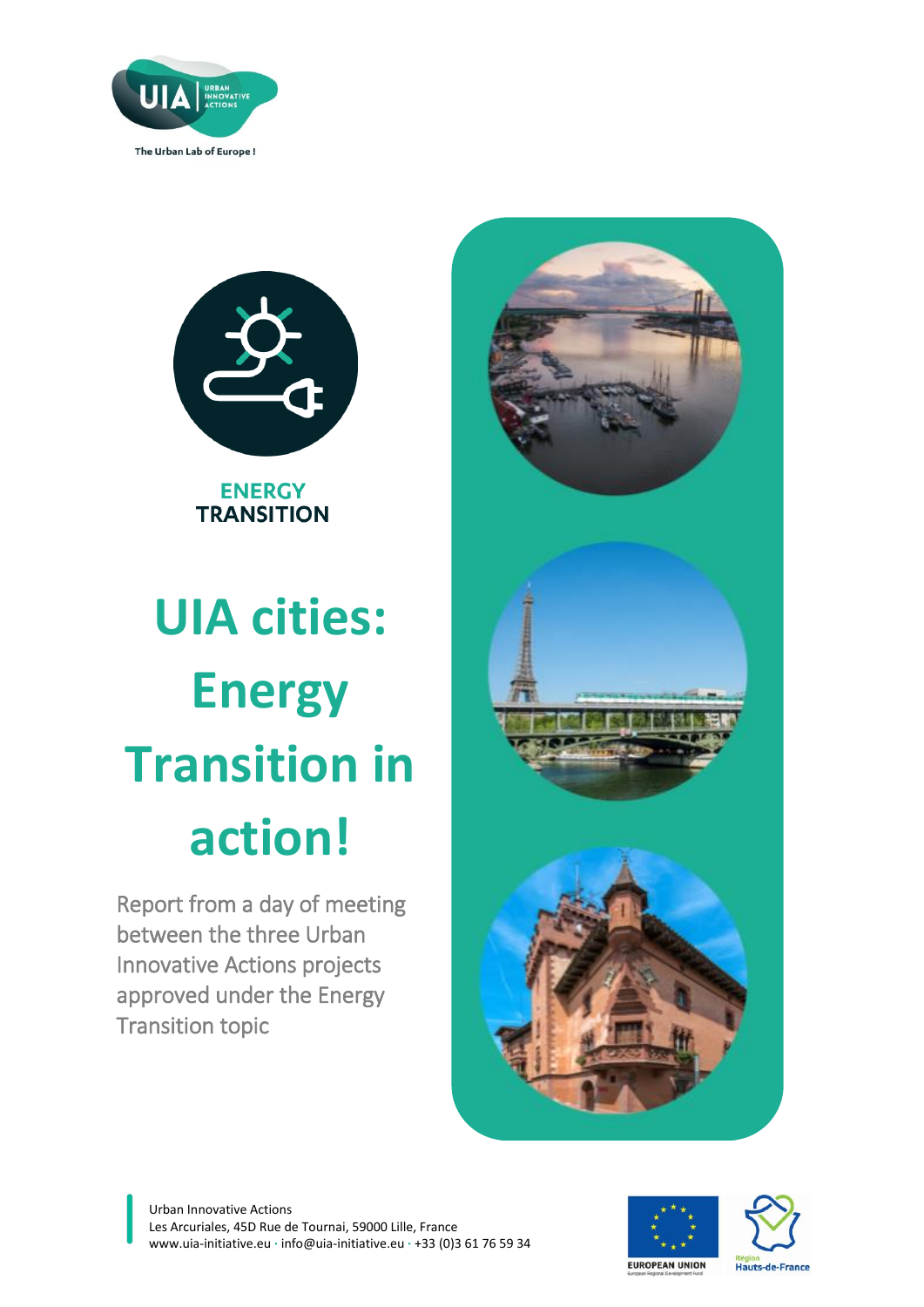# **Table of Contents**

I

| 3. | Synergies and contribution to the Urban Agenda for the EU Partnership on Energy |  |
|----|---------------------------------------------------------------------------------|--|
|    |                                                                                 |  |
|    |                                                                                 |  |
|    |                                                                                 |  |
|    |                                                                                 |  |
|    |                                                                                 |  |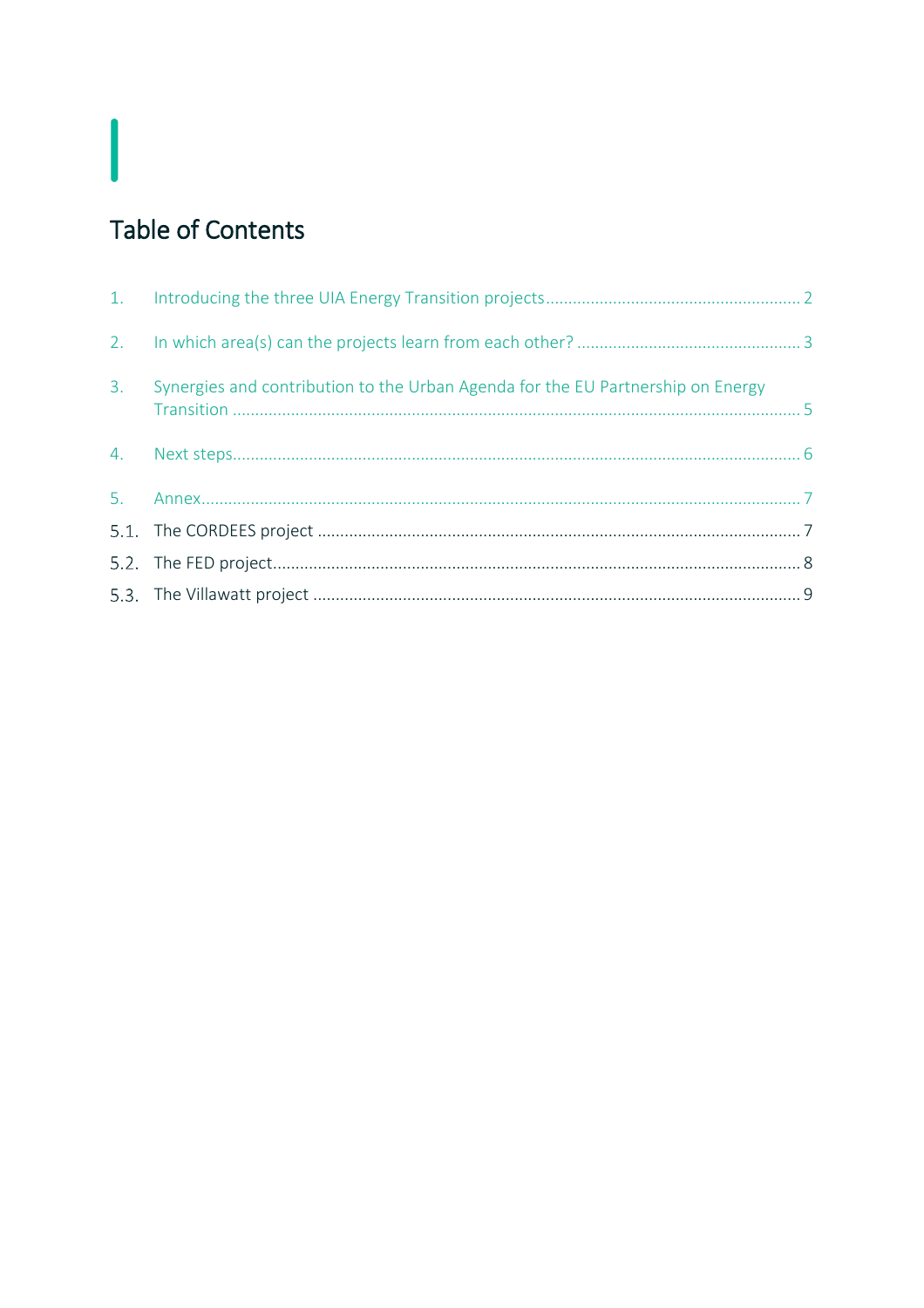# **Foreword – UIA at the European Sustainable Energy Week**

As part of the [European Sustainable Energy Week 2018,](http://www.eusew.eu/) the Urban Innovative Actions organised a day of exchanges between the three Urban Innovative Actions approved under the Energy transition topic.

The exchanges were articulated around two main moments:

- 1. A technical meeting between the three projects and their respective UIA Experts1 to get to know each other and discuss the main challenges of implementation so far;
- 2. A joint public workshop2 with the [EU Urban Agenda partnership for Energy transition](https://ec.europa.eu/futurium/en/energy-transition) to showcase the three projects and disseminate their first results to a larger audience of energy actors across Europe.

This day is part of a broader exercise that the UIA initiative is taking to showcase and disseminate the first results stemming from the implementation of the first projects approved in 2016. Halfway through their implementation, the three municipalities leading UIA Energy transition projects (Gothenburg, Paris and Viladecans) are now at full speed of the delivery of their bold solutions, confronted by challenges related to their innovative character but also with already rich lessons to draw and learn from.

This report aims at capturing the main identified knowledge transfer opportunities between the projects. We hope this document can also be an inspiration for other cities while driving their local energy transition.

 $\ddot{\phantom{a}}$ 

<sup>1</sup> Each Project approved under the Urban Innovative Actions is supported by a dedicated Expert, whose main role is to follow-up the project delivery in order to provide support and advice as well as to capture the knowledge stemming from the implementation of the Project.

<sup>2</sup> All workshop materials can be found on this page: [https://eusew.eu/energy-transition-action-eu-cities-partnership-and](https://eusew.eu/energy-transition-action-eu-cities-partnership-and-urban-innovative-projects)[urban-innovative-projects](https://eusew.eu/energy-transition-action-eu-cities-partnership-and-urban-innovative-projects)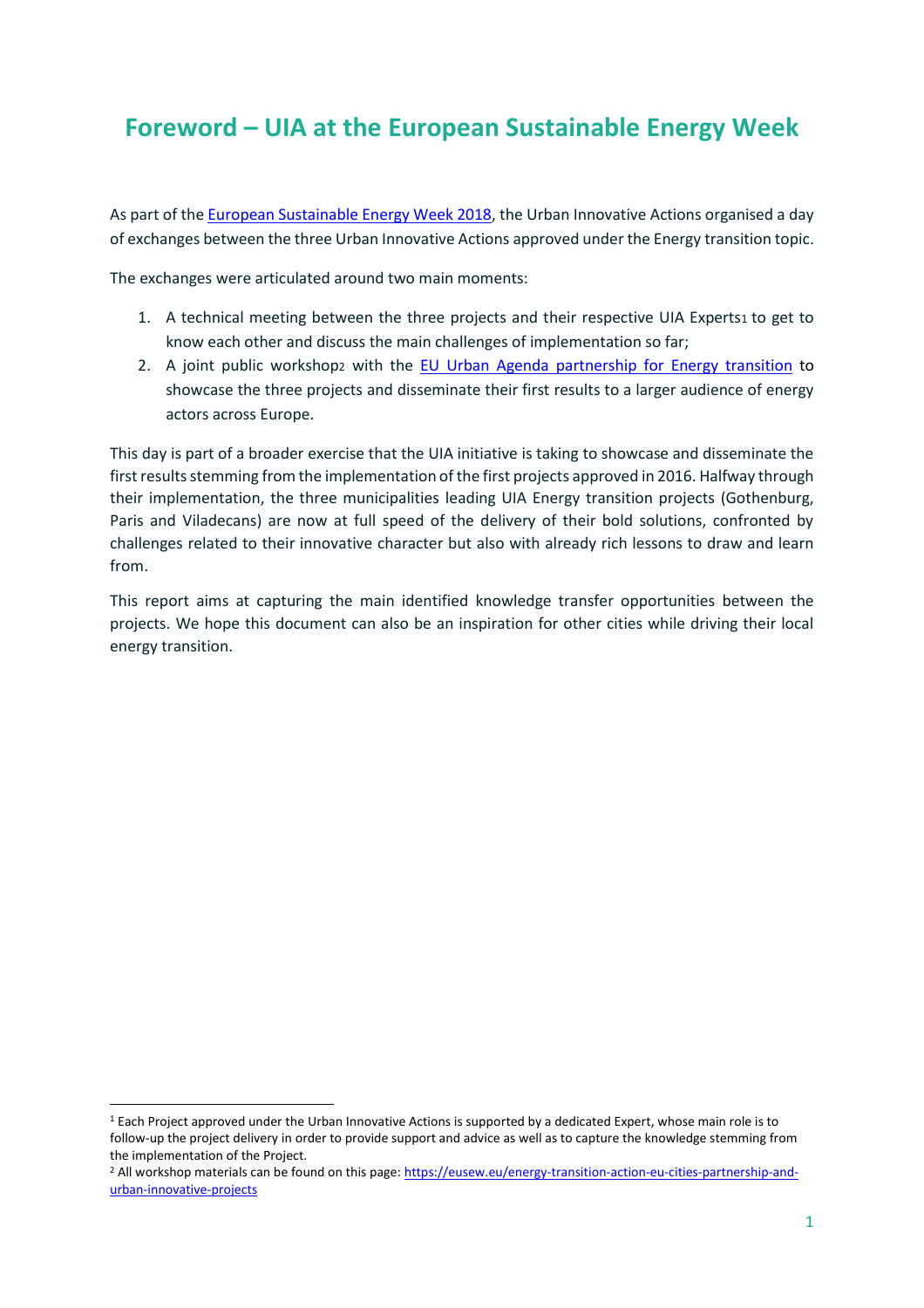# <span id="page-3-0"></span>**1. Introducing the three UIA Energy Transition projects**

Out of the 113 applications submitted in 2016 under the Energy transition topic, three projects were selected for funding by UIA authorities. They look at different but complementary elements of Energy transition in urban areas: **energy governance, community participation, smart energy systems, energy efficiency renovations, renewable energy** etc.

| <b>Main Urban Authority</b> | Project title (and link to their description)                                           | <b>ERDF budget</b> |  |
|-----------------------------|-----------------------------------------------------------------------------------------|--------------------|--|
| Gothenburg (Sweden)         | <b>Fossil Free Energy Districts (FED)</b>                                               | €4,654,800.00      |  |
| Paris (France)              | Co-Responsibility in District Energy Efficiency &<br><b>Sustainability (CoRDEES)</b>    | €4,364,796.48      |  |
| Viladecans (Spain)          | Innovative local public-private-citizen partnership<br>for energy governance (Vilawatt) | €4,269,862.80      |  |

It is important to note that projects have very different urban and implementation contexts. The Clichy-Batignolles district in **Paris** where the **CoRDEES project** takes place is a new large scale urban development, where an old railway infrastructure is being converted into a new eco-district, with new buildings, green areas and shared community spaces. The **FED district in Gothenburg** is an already existing university campus and is well equipped for the purpose of the project, whereas the Montserratina district in **Viladecans** is an existing old residential district (with a vast majority of the housing stock built before the 70s), inhabited by a community with zero or very low energy education.

Further to the general presentation of the projects, the Journals produced by the UIA Experts (see links below) provide the most up-to-date information about project implementation and the main challenges faced so far.

| <b>Main Urban Authority</b> | <b>Dedicated UIA Expert</b> | <b>Latest Journal published</b> |
|-----------------------------|-----------------------------|---------------------------------|
| Gothenburg (Sweden)         | <b>Zeno Winkels</b>         | Link                            |
| Paris (France)              | Juan R. de las Cuevas       | Link                            |
| Viladecans (Spain)          | Lucia Fuselli               | Link                            |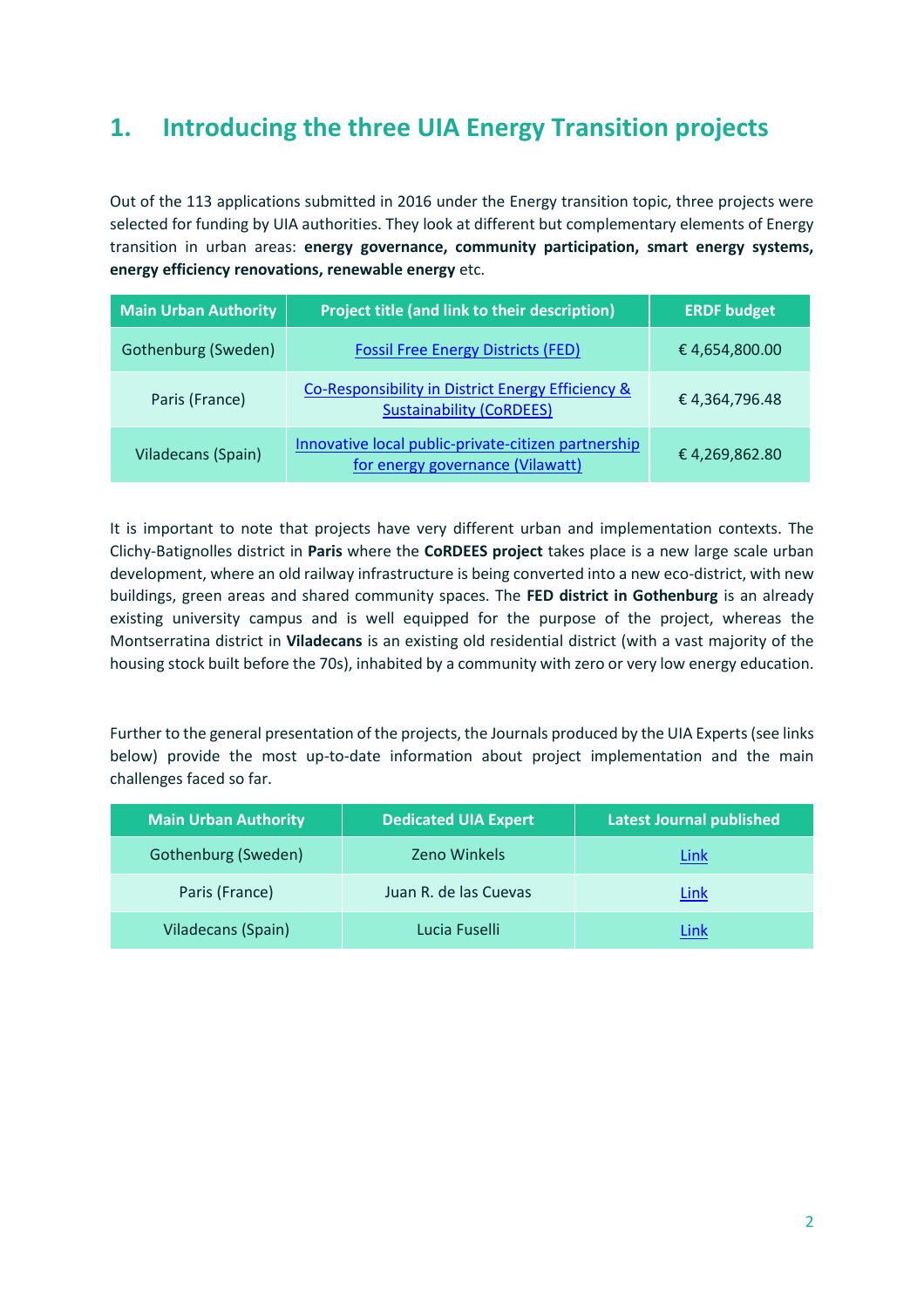## <span id="page-4-0"></span>**2. In which area(s) can the projects learn from each other?**

Despite different urban contexts and focuses in the energy transition process, it became evident from the discussions that all three projects can learn from each other. In this section, the three UIA Experts have identified a non-exhaustive list of areas and project elements that could benefit one or both of the other projects.



## **Elements from Vilawatt (Viladecans)**

- → The entire **engagement strategy and related tools** (incl. [gamification approach](https://www.youtube.com/watch?v=LQyaWymjWLc) and knowledge sharing groups) developed by the project as part of its energy retrofitting programme could be of great interest for the CoRDEES project to engage with the broad variety of profiles involved in the Urban Energy New Deal process.
- All the research carried out and the solutions found for the **cooperative energy purchase communities** would be interesting to feed-in the development of the billing formulas in the CoRDEES project.
- → The Vilawatt virtual currency developed notably in cooperation with the Spanish national bank – **and the associated deployment strategy** (including payment arrangements (e.g. local taxes, subsidies to local associations), engagement with business community) could be a useful model for the FED Project to see how different energy sources are converted into a unique token for use and exchange within the FED district.
- The **Local Energy Operator**, one of the key components of the Public Private Citizen Partnership, could be an interesting model to look at for the FED project while exploring upscaling possibilities to other districts in Gothenburg.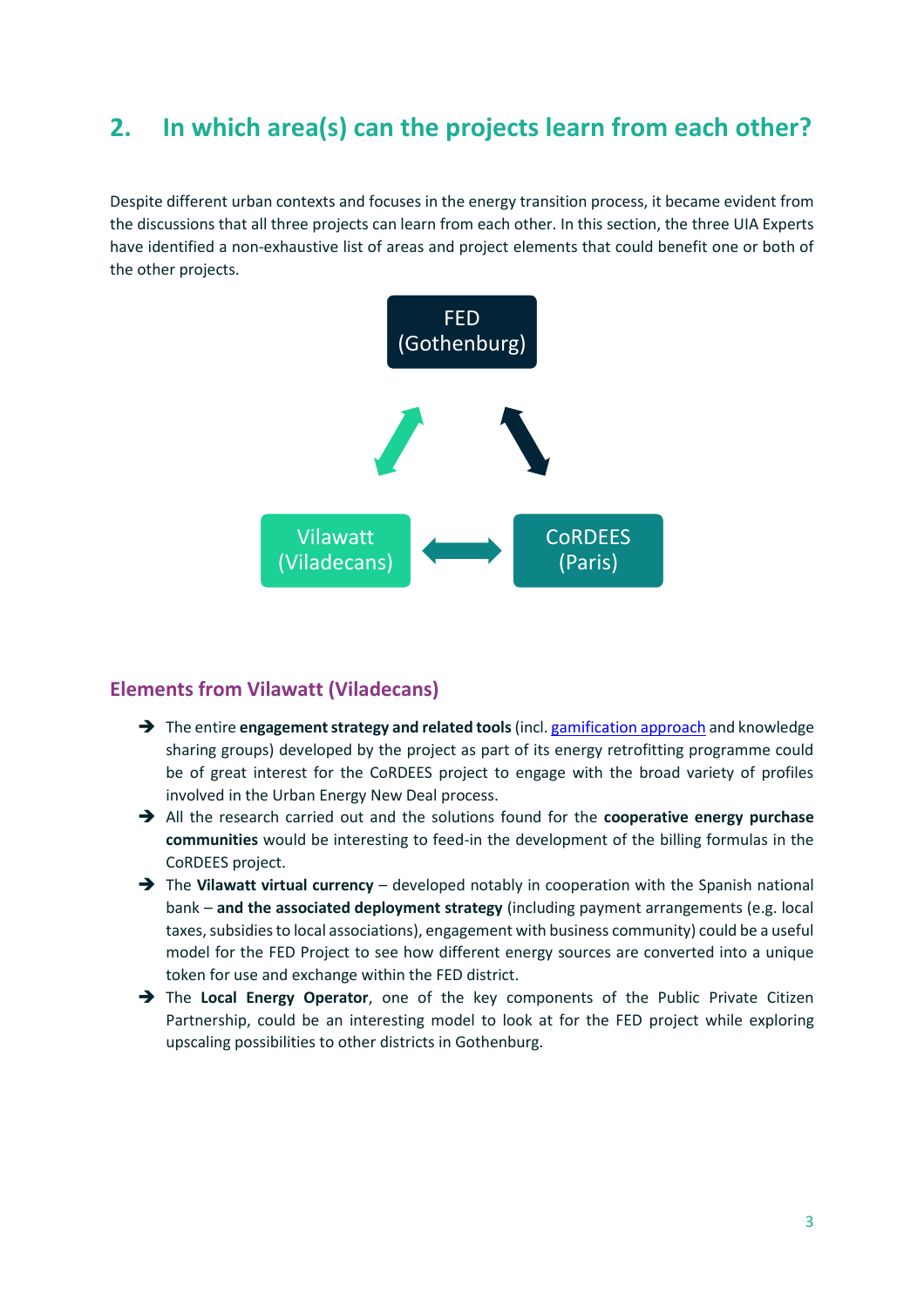## **Elements from CoRDEES (Paris)**

- → The energy commitments and the contractual, financial and regulatory conditions to be signed by the CoRDEES project with the different stakeholders (as part of the Urban Energy New Deal) could inspire the Vilawatt project with the signature of energy contracts.
- The definition of **energy performance indicators** could also be interesting for the Vilawatt project as part of the individual savings assessment.
- → The **engagement strategy** (notably of large energy users/suppliers) as developed in view of the Urban Energy New Deal could be beneficial for the Vilawatt project, when looking at possible replication.
- The developments associated with the **Community Energy Management Platform**, notably in terms of data visualisation for end-users, could be a valuable example for the FED project while considering households' participation in the FED solution.
- → The development of **innovative digital services** based on the Community Energy Management Platform could be a source of inspiration for the FED project's external innovative engagements to identify new business models and services (and vice-versa).
- $\rightarrow$  The project implementation in a regulated area (under French energy laws and conditions) could be used by the FED project (implemented in a campus test lab exempted from the law of concession for electricity distribution in Sweden) to assess and reflect on potential **obstacles to upscaling/transfer** of the FED system.

## **Elements from FED (Gothenburg)**

- → The unique **integration of different energy vectors** (electricity, district heating and district cooling) in the FED system could be an interesting example to consider for both CoRDEES and Vilawatt projects in view of future upscaling opportunities.
- The **district management strategies** used in Gothenburg for the upscaling of the model developed (to make the FED approach extended to neighbourhood districts, and up to the whole city potentially) while adding more elements to it (energy balance among buildings and the consideration of prosumers) is a model that could be applied in Viladecans through the community energy initiatives by the Local Energy Operator.
- → The **FED market place** concept could be an interesting development to consider for CoRDEES' Community Energy Management Platform.
- The **3rd party integration activities** developed in FED (such as innovation competitions, hackathons and research challenges aimed at SMEs, students and researchers) to identify new business models and services could be a good example for the CoRDEES project when looking at the development of their innovative digital services.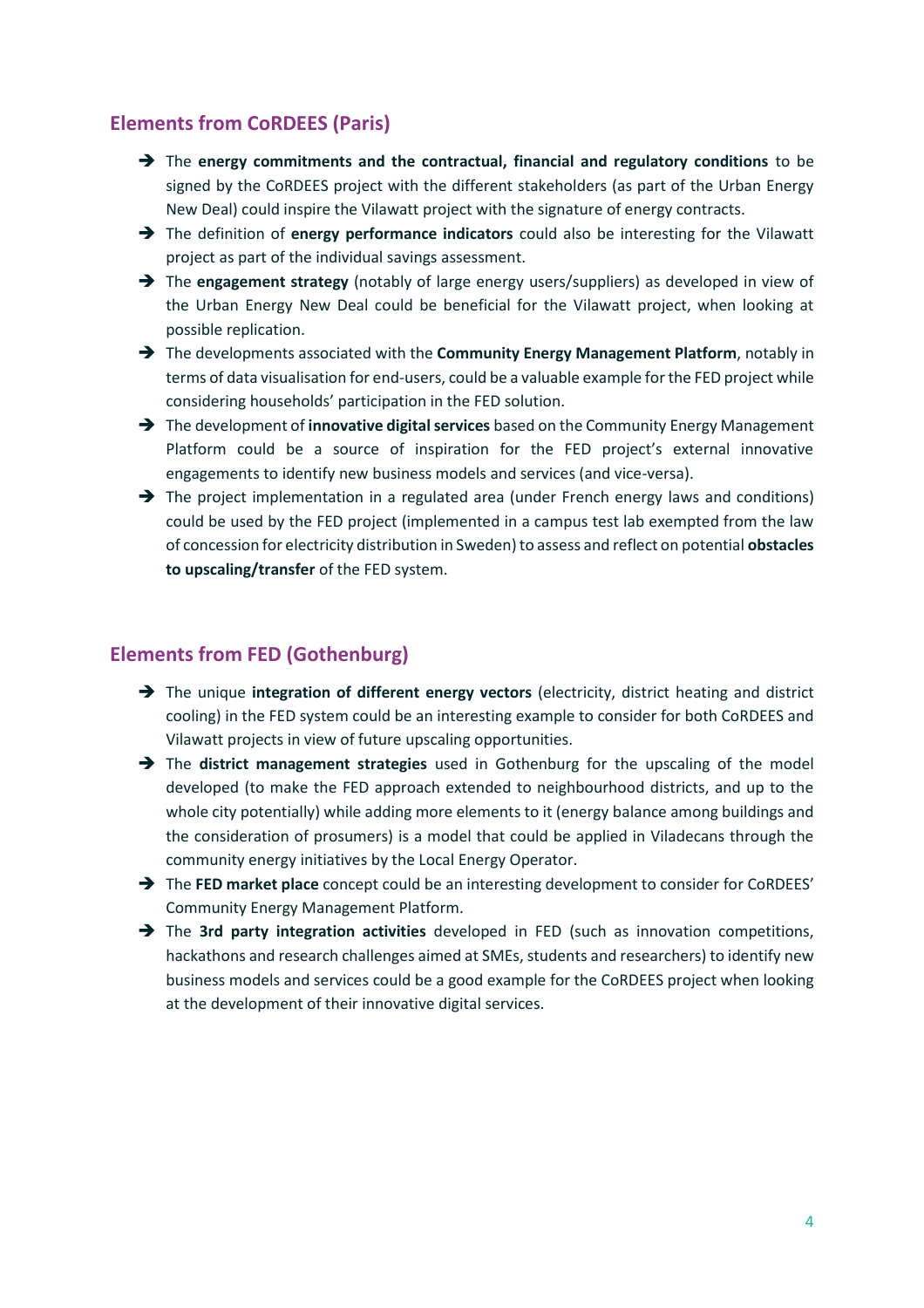# <span id="page-6-0"></span>**3. Synergies and contribution to the Urban Agenda for the EU Partnership on Energy Transition**

As highlighted in the Pact of Amsterdam, the Urban Innovative Actions initiative is meant to contribute to EU Urban Agenda by supporting innovative concrete solutions under the 12 identified topics.

As part of the design of the Partnership's action plan (for which public consultation is foreseen by the end of the year), the three UIA projects provide good concrete and tangible illustrations that can inspire and act as good practices for the Partnership.

During the joint workshop, the Partnership coordinators emphasized the very strong contribution of the three projects to the different elements of the **Smart integrated Energy System** approach promoted in the Action Plan in the following areas:

- **Energy Sources, Production and Storage** FED and Vilawatt projects
- **Energy Distribution Networks** FED project
- **Smart Data Platforms, Controls and Energy Management** CoRDEES project
- **Energy Consumers and Consumption** CoRDEES and Vilawatt projects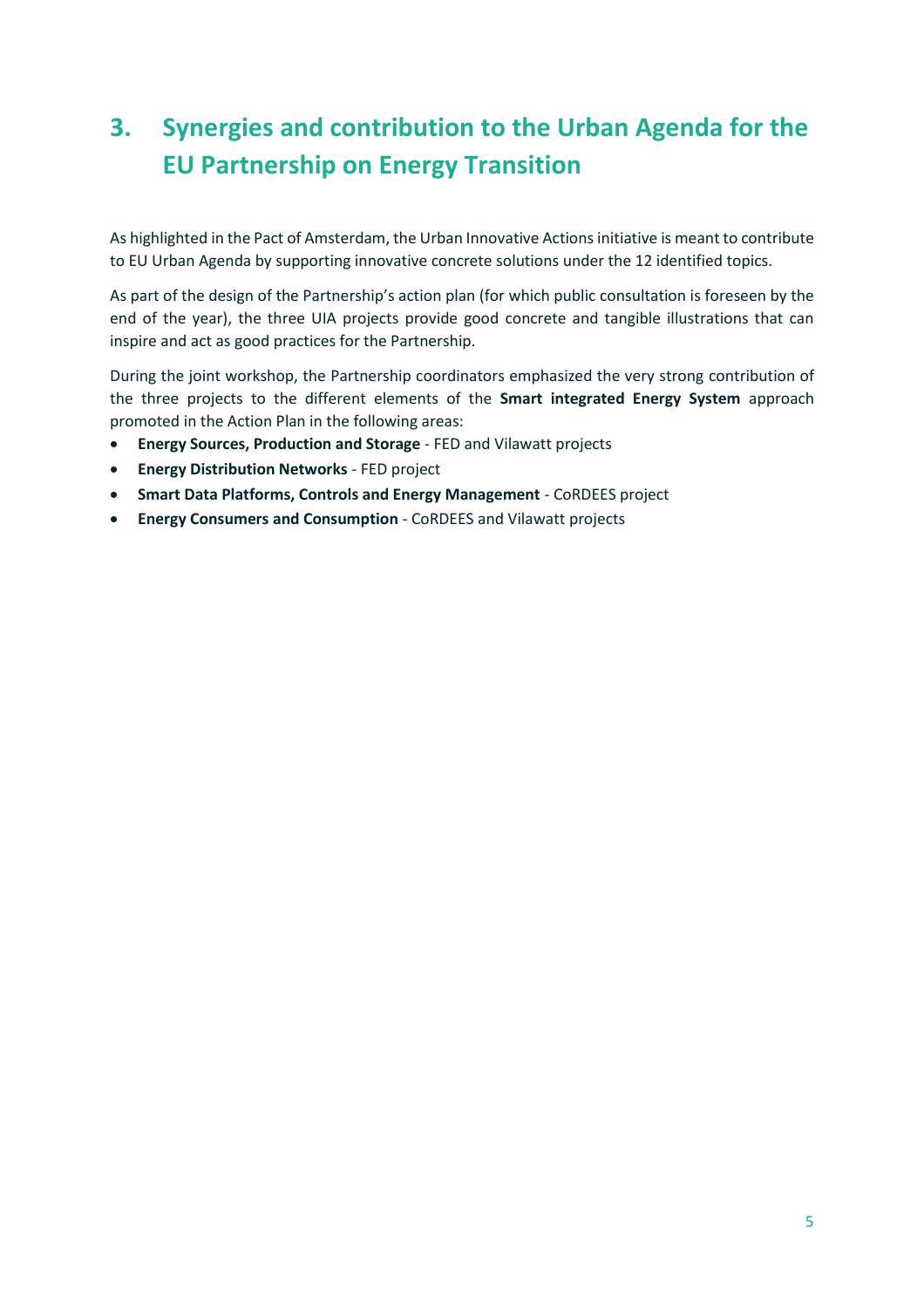## <span id="page-7-0"></span>**4. Next steps**

Although this is not the core objective of the UIA initiative, this day of fruitful exchanges has shown a clear interest and demand for further joint working between the three projects.

A suggested idea is to organise site visits in the different cities in the coming months to get to know more the three project contexts and concrete solutions. Bilateral discussions and visits could also be held to further explore the specific elements identified in section 2 above.

Feel free to contact the UIA Permanent Secretariat for more information: [info@uia-initiative.eu.](mailto:info@uia-initiative.eu)



*The three project managers during the EUSEW session in Brussels (June, 5th 2018) Credits @ViladecansEU*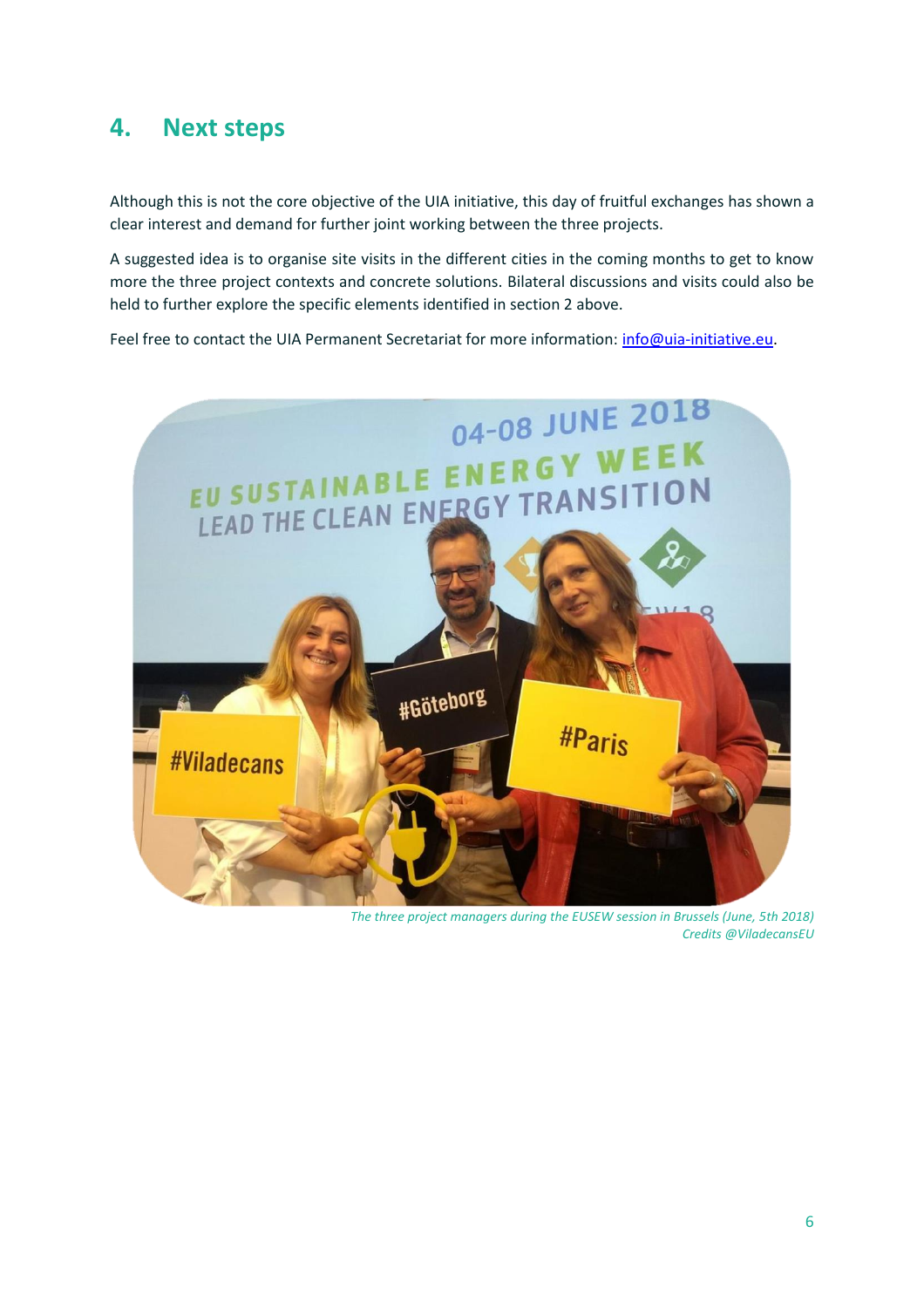## <span id="page-8-0"></span>**5. Annex**

Project descriptions

## <span id="page-8-1"></span>**The CORDEES project**

CoRD

The **CoRDEES** project aims at designing and demonstrating innovative and smart solutions to achieve optimal energy performance at district scale (Clichy-Batignolles area). CORDEES will combine three main solutions in an

integrated approach to reach its energy efficiency objective (50 kWh/m<sup>2</sup> and reduce by 90% CO2 emissions). The project will first set up a new multi-stakeholder participative energy governance system which will define energy commitments as well as contractual, financial and regulatory conditions. It will develop a Community Energy Management Platform to monitor, consolidate and analyse energy data for all buildings and public facilities in real time. Building owners and operators, energy companies and end-user representatives will be supported by an Energy Support Service (the Urban Sustainable Trustee Facilitator) in the achievement of their energy performance targets. Beyond its partnership, the project will engage with a large number of stakeholders which will be empowered to achieve their energy efficiency goals.

### Partnership:

- Ville de Paris
- Une Autre Ville (UAV) Private Company
- Paris Batignolles Aménagement (PBA) Public/Private Company
- ARMINES Research Centre
- EMBIX Private Company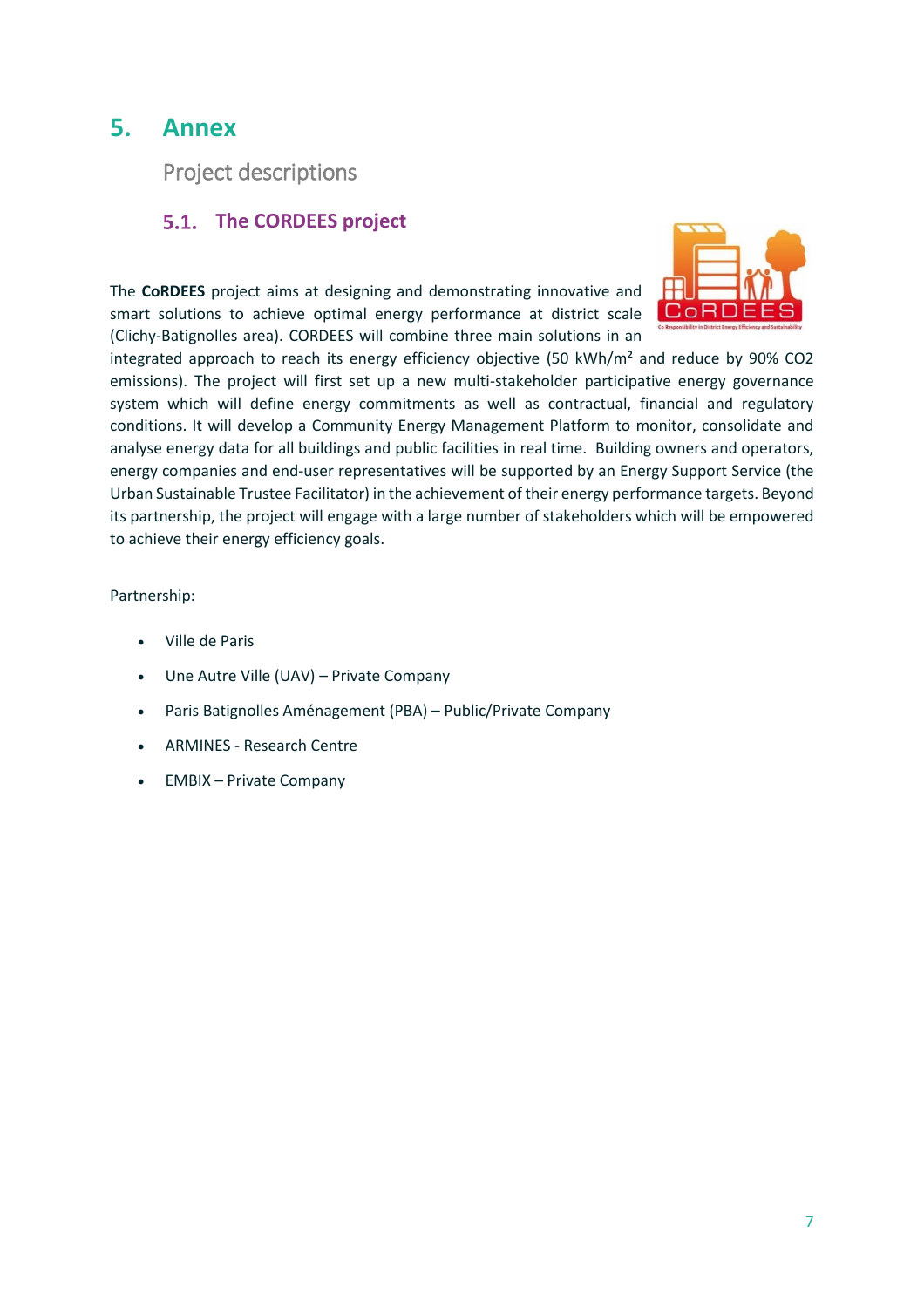## <span id="page-9-0"></span>**The FED project**



The **FED** project seeks to drastically decrease the use of fossil fuel energy and increase security of supply. It aims at significantly reducing peak loads and the use of primary energy from fossil fuels. The project will develop and test a novel district level energy system, integrating electric power as well as heating and cooling. A full-scale demonstration will be implemented at Chalmers' university campus in Gothenburg including 15000 end-users. FED will establish a connected and integrated local energy system and market integrating demand and supply along with business modelling aspects. A local energy market and trading system will be established to enable stakeholders to exchange temporary energy excess and needs. Beyond its partnership, FED will engage with other private landlords in the neighbourhood, private companies and citizens.

#### Partnership:

- Göteborg Stad
- Johanneberg Science Park AB Public/Private Company
- Göteborg Energi AB Public Company
- Business Region Göteborg AB Public Company
- Chalmersfastigheter AB Private Company
- Akademiska hus AB Private Company
- Chalmers Research Centre
- Rise Research Institutes of Sweden AB Research Centre
- Ericsson AB Private Company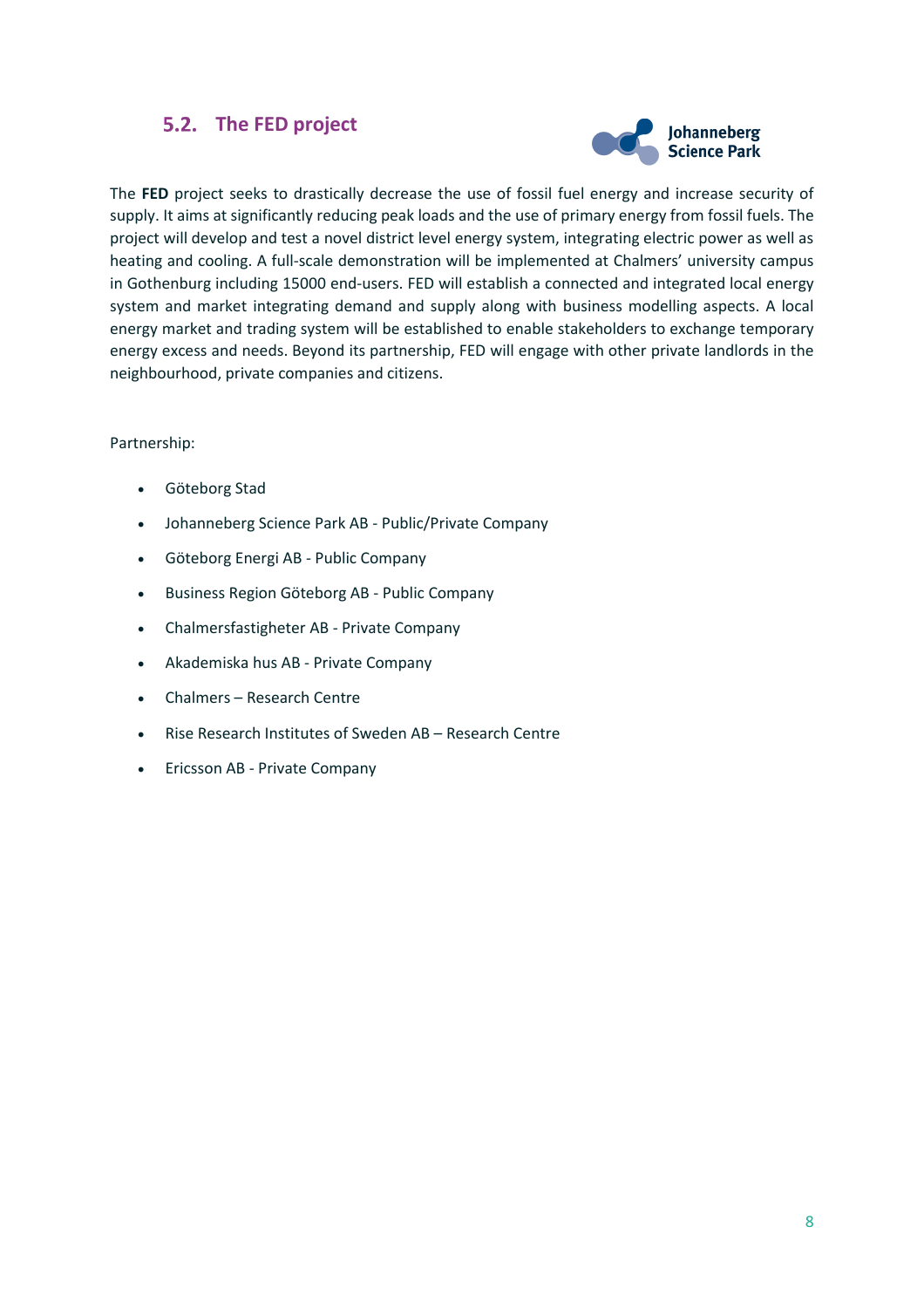## <span id="page-10-0"></span>**The Villawatt project**



The **VILAWATT** project seeks to secure a stable energy transition

process through deep energy renovation of residential buildings in one of the most deprived districts of Viladecans, helping the city tackle fuel poverty. The project will create an innovative Public-Private-Citizen governance Partnership (PPCP), structured around 3 main pillars. First, a Local Energy Operator will be established to act as a local energy supplier and renewable energy producer. An Energy Savings Company, offering renovation and energy saving services to its members (the municipality, businesses and citizens) will be created. Finally, a financial mechanism to capitalise the energy savings (generated through contracts with households having benefited from initial investments) will be used by the new entity to further invest in deep energy renovations in the municipality. A new energy currency linked to the savings will work as an incentive for energy efficiency and as a mechanism to increase the economic capacity of vulnerable groups. The project will involve regional stakeholders active in the fields of ethical banking, community management, social innovation, renewable energy and energy efficiency.

### Partnership:

- Ajuntament de Viladecans
- Agència d'ecologia urbana de Barcelona Public agency
- UBIQUAT TECHNOLOGIES S.L. Private company
- ICAEN Institut Català de l'Energia Research Centre
- Associació LIMA Low Impact Mediterranean Architecture Private Company
- CERCLE GESPROMAT S.L. Private Company
- EGM Private Company
- VIGEM Viladecans Grup d'Empreses Municipals, S.L. Municipallly-owned company
- VIDEM Viladecans Grup d'Empreses Municipals, S.L. Municipally-owned company
- CICLICA SCCL Cooperative